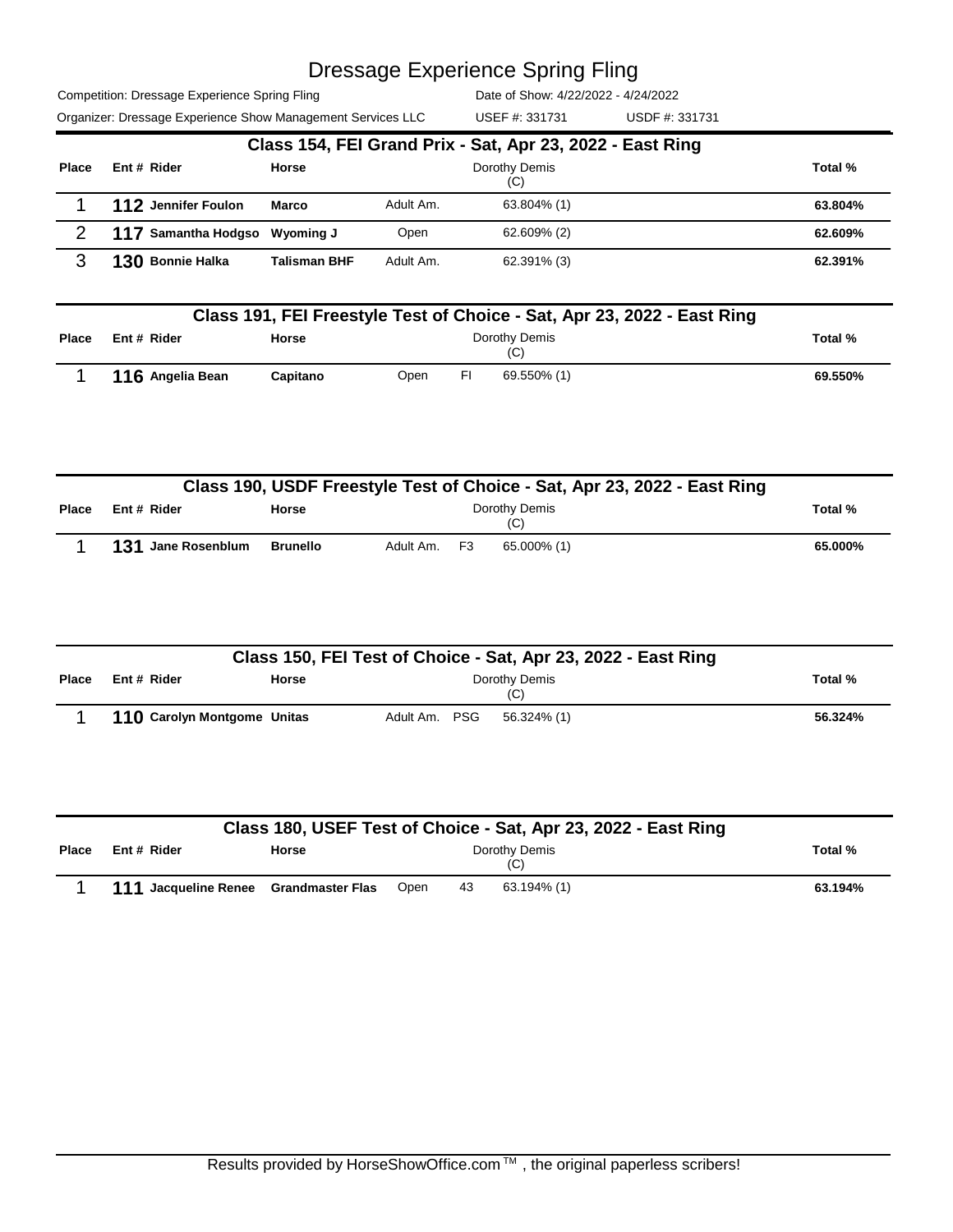Competition: Dressage Experience Spring Fling

Date of Show: 4/22/2022 - 4/24/2022

Organizer: Dressage Experience Show Management Services LLC USEF #: 331731 USDF #: 331731 USEF #: 331731

|              | Class 143, USEF Fourth Level Test 3 - Sat, Apr 23, 2022 - East Ring |              |           |                      |  |         |  |  |  |
|--------------|---------------------------------------------------------------------|--------------|-----------|----------------------|--|---------|--|--|--|
| <b>Place</b> | Ent # Rider                                                         | <b>Horse</b> |           | Dorothy Demis<br>(C) |  | Total % |  |  |  |
|              | 113 Jennifer Bryant                                                 | Dux          | Adult Am. | 62.778% (1)          |  | 62.778% |  |  |  |
|              | 106 Matthew Bryner                                                  | Sir John     | Open      | 62.361% (2)          |  | 62.361% |  |  |  |

|              | Class 133, USEF Third Level Test 3 - Sat, Apr 23, 2022 - East Ring |          |           |                      |         |  |  |  |
|--------------|--------------------------------------------------------------------|----------|-----------|----------------------|---------|--|--|--|
| <b>Place</b> | Ent # Rider                                                        | Horse    |           | Dorothy Demis<br>(C) | Total % |  |  |  |
|              | 131 Jane Rosenblum                                                 | Brunello | Adult Am. | 64.375% (1)          | 64.375% |  |  |  |

|              |                                  |                        |             | Class 131, USEF Third Level Test 1 - Sat, Apr 23, 2022 - East Ring  |         |
|--------------|----------------------------------|------------------------|-------------|---------------------------------------------------------------------|---------|
| <b>Place</b> | Ent # Rider                      | <b>Horse</b>           |             | Dorothy Demis<br>(C)                                                | Total % |
|              | <b>Mallory Chambers</b><br>127   | herzchampionate        | Open        | 67.568% (1)                                                         | 67.568% |
| 2            | <b>128 Sarah Stinneford</b>      | <b>Orchid's Tamino</b> | Open        | 65.405% (2)                                                         | 65.405% |
| 3            | 123 Hillary Horton               | <b>Highlight</b>       | Adult Am.   | 60.676% (3)                                                         | 60.676% |
| 4            | 103 Isabel DeVos                 | Ezekiel                | Jr/Yg Rider | 59.459% (4)                                                         | 59.459% |
|              |                                  |                        |             | Class 122, USEF Second Level Test 2 - Sat, Apr 23, 2022 - East Ring |         |
| <b>Place</b> | Ent # Rider                      | <b>Horse</b>           |             | Dorothy Demis<br>(C)                                                | Total % |
|              | 109 Meredith Rogers              | <b>Juilliard</b>       | Adult Am.   | 70.244% (1)                                                         | 70.244% |
| F            | 133 Elizabeth Bortuzzo Highlight |                        | Open        |                                                                     |         |

|              | Class 132, USEF Third Level Test 2 - Sat, Apr 23, 2022 - East Ring |                        |             |                      |         |  |  |  |
|--------------|--------------------------------------------------------------------|------------------------|-------------|----------------------|---------|--|--|--|
| <b>Place</b> | Ent # Rider                                                        | <b>Horse</b>           |             | Dorothy Demis<br>(C) | Total % |  |  |  |
|              | 128 Sarah Stinneford                                               | <b>Orchid's Tamino</b> | Open        | 67.632% (1)          | 67.632% |  |  |  |
|              | 103 Isabel DeVos                                                   | Ezekiel                | Jr/Yg Rider | 59.868% (2)          | 59.868% |  |  |  |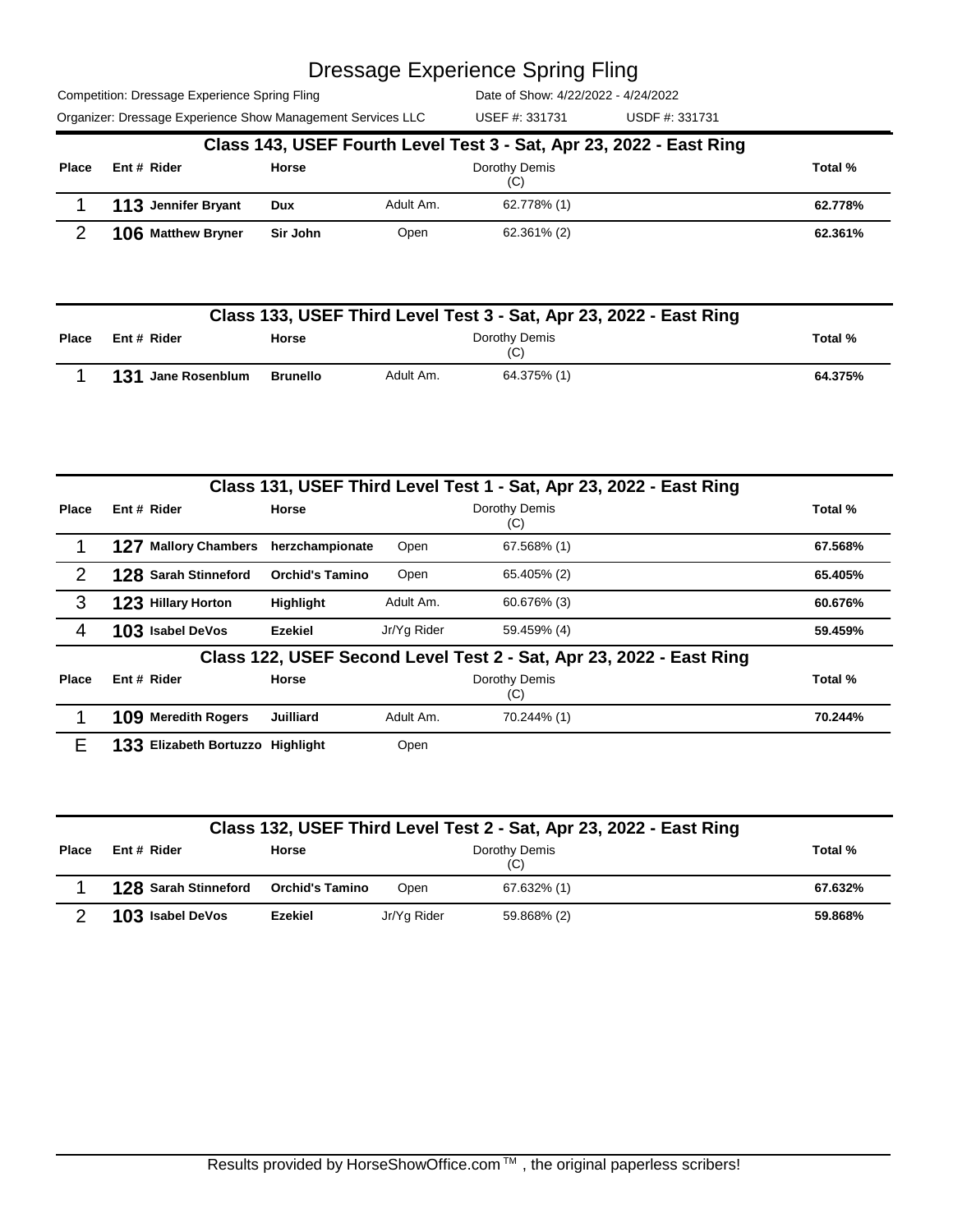USEF #: 331731

Competition: Dressage Experience Spring Fling Organizer: Dressage Experience Show Management Services LLC USEF #: 331731 USDF #: 331731

|              |                            |                            |           | Class 123, USEF Second Level Test 3 - Sat, Apr 23, 2022 - East Ring |         |
|--------------|----------------------------|----------------------------|-----------|---------------------------------------------------------------------|---------|
| <b>Place</b> | Ent # Rider                | <b>Horse</b>               |           | Dorothy Demis                                                       | Total % |
|              |                            |                            |           | (C)                                                                 |         |
|              | 109 Meredith Rogers        | <b>Juilliard</b>           | Adult Am. | 67.738% (1)                                                         | 67.738% |
| 2            | <b>104</b> Aneesa Romans   | Kasarah                    | Adult Am. | 67.381% (2)                                                         | 67.381% |
| 3            | <b>108 Diana Sandstrom</b> | <b>Chancellor</b>          | Adult Am. | 65.952% (3)                                                         | 65.952% |
| S            | 119 Sandra Lucas           | <b>Helius</b>              | Adult Am. |                                                                     |         |
|              |                            |                            |           | Class 121, USEF Second Level Test 1 - Sat, Apr 23, 2022 - East Ring |         |
| Place        | Ent # Rider                | Horse                      |           | Dorothy Demis<br>(C)                                                | Total % |
|              | 132 JoAnne McAlister       | <b>Samson</b>              | Adult Am. | 71.216% (1)                                                         | 71.216% |
| S            | 102 Margaret Steiner       | Beirholm's Ebony Adult Am. |           |                                                                     |         |

|       | Class 102, USEF Training Level Test 2 - Sat, Apr 23, 2022 - East Ring |              |      |                      |         |  |  |  |
|-------|-----------------------------------------------------------------------|--------------|------|----------------------|---------|--|--|--|
| Place | Ent # Rider                                                           | <b>Horse</b> |      | Dorothy Demis<br>(C) | Total % |  |  |  |
|       | 121 Mallory Chambers Finley T                                         |              | Open | 72.931% (1)          | 72.931% |  |  |  |

| Class 170, Dressage Seat Equitation - Sat, Apr 23, 2022 - East Ring |                          |              |           |                      |         |  |
|---------------------------------------------------------------------|--------------------------|--------------|-----------|----------------------|---------|--|
| <b>Place</b>                                                        | Ent # Rider              | <b>Horse</b> |           | Dorothy Demis<br>(C) | Total % |  |
|                                                                     | <b>104</b> Aneesa Romans | Kasarah      | Adult Am. | 78.000% (1)          | 78.000% |  |

|              | Class 111, USEF First Level Test 1 - Sat, Apr 23, 2022 - East Ring |                        |           |                      |         |  |  |  |  |  |
|--------------|--------------------------------------------------------------------|------------------------|-----------|----------------------|---------|--|--|--|--|--|
| <b>Place</b> | Ent # Rider                                                        | <b>Horse</b>           |           | Dorothy Demis<br>(C) | Total % |  |  |  |  |  |
|              | 105 Matthew Bryner                                                 | <b>Timtron Hanover</b> | Open      | 71.897% (1)          | 71.897% |  |  |  |  |  |
|              | 126 Malaree Byrne                                                  | <b>Flash Of Time</b>   | Adult Am. |                      |         |  |  |  |  |  |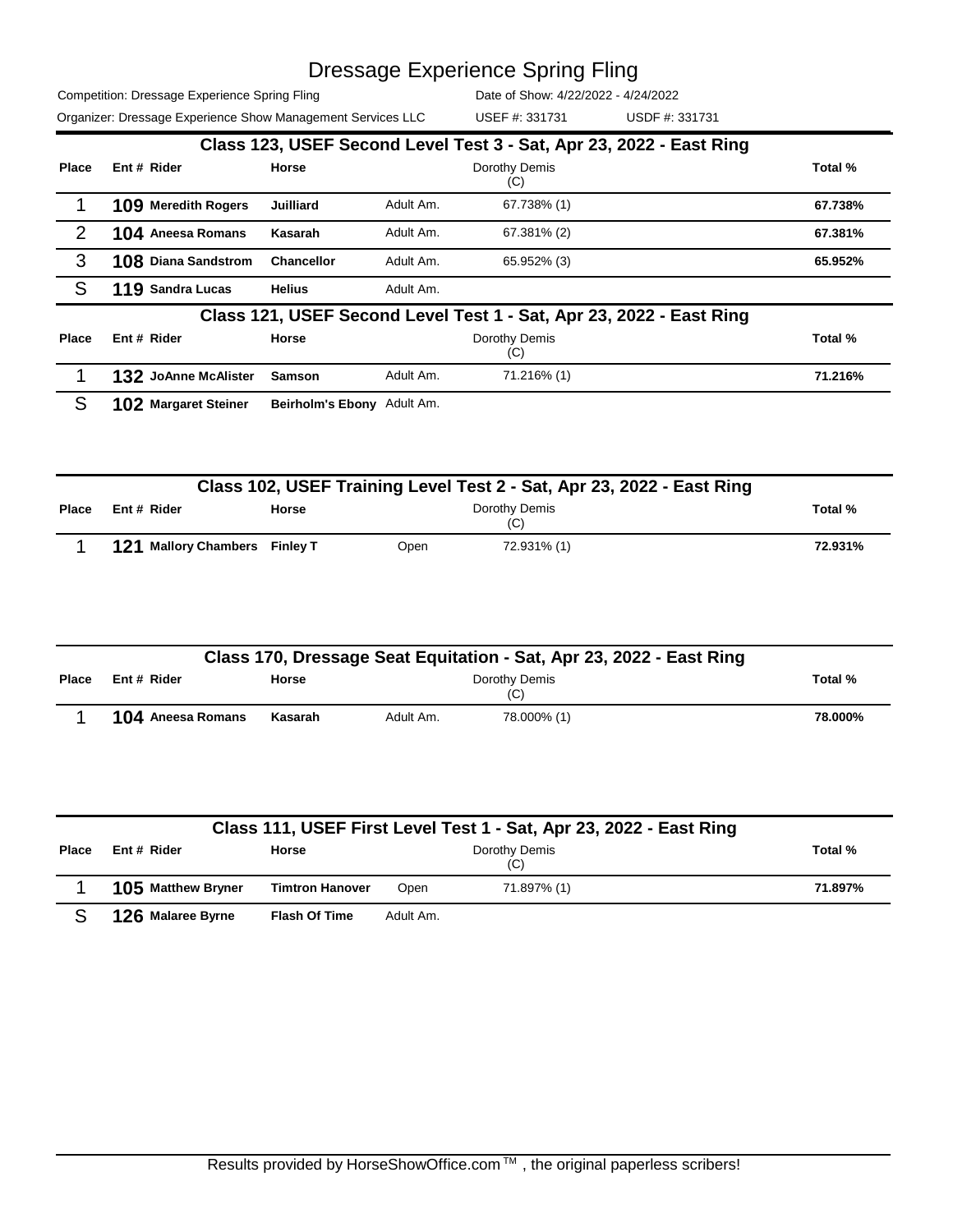USEF #: 331731

Competition: Dressage Experience Spring Fling Organizer: Dressage Experience Show Management Services LLC USEF #: 331731 USDF #: 331731

|              | Class 103, USEF Training Level Test 3 - Sat, Apr 23, 2022 - East Ring |        |           |                      |         |  |  |  |  |
|--------------|-----------------------------------------------------------------------|--------|-----------|----------------------|---------|--|--|--|--|
| <b>Place</b> | Ent # Rider                                                           | Horse  |           | Dorothy Demis<br>(C) | Total % |  |  |  |  |
|              | 121 Mallory Chambers Finley T                                         |        | Open      | 73.621% (1)          | 73.621% |  |  |  |  |
|              | 122 Mary Nucci                                                        | Altivo | Adult Am. | 57.931% (2)          | 57.931% |  |  |  |  |

|       | Class 112, USEF First Level Test 2 - Sat, Apr 23, 2022 - East Ring |                       |           |                      |         |  |  |  |  |  |
|-------|--------------------------------------------------------------------|-----------------------|-----------|----------------------|---------|--|--|--|--|--|
| Place | Ent # Rider                                                        | Horse                 |           | Dorothy Demis<br>(C) | Total % |  |  |  |  |  |
|       | 118 Abigail Lipow                                                  | <b>Heitrak's Yari</b> | Adult Am. | 68.571% (1)          | 68.571% |  |  |  |  |  |
|       | 125 Melanie Montagan Sixbits                                       |                       | Open      | 64.714% (2)          | 64.714% |  |  |  |  |  |
|       | 114 Bethany Oesting                                                | <b>FMF Olivia</b>     | Adult Am. | 64.286% (3)          | 64.286% |  |  |  |  |  |

|                |                            |                            |           | Class 113, USEF First Level Test 3 - Sat, Apr 23, 2022 - East Ring  |         |
|----------------|----------------------------|----------------------------|-----------|---------------------------------------------------------------------|---------|
| <b>Place</b>   | Ent # Rider                | <b>Horse</b>               |           | Dorothy Demis<br>(C)                                                | Total % |
|                | 132 JoAnne McAlister       | <b>Samson</b>              | Adult Am. | 72.500% (1)                                                         | 72.500% |
| 2              | <b>108 Diana Sandstrom</b> | <b>Chancellor</b>          | Adult Am. | 66.806% (2)                                                         | 66.806% |
| 3              | 118 Abigail Lipow          | Heitrak's Yari             | Adult Am. | 66.667% (3)                                                         | 66.667% |
| $\overline{4}$ | 107 Sabrina Wetzel         | <b>Cartier CF</b>          | Adult Am. | $61.111\%$ (4)                                                      | 61.111% |
| 5              | 114 Bethany Oesting        | <b>FMF Olivia</b>          | Adult Am. | 59.583% (5)                                                         | 59.583% |
| 6              | 120 Heather McLean         | <b>Don Mateo</b>           | Adult Am. | 58.056% (6)                                                         | 58.056% |
| E              | 122 Mary Nucci             | Altivo                     | Adult Am. |                                                                     |         |
| S              | 126 Malaree Byrne          | <b>Flash Of Time</b>       | Adult Am. |                                                                     |         |
|                |                            |                            |           | Class 221, USEF Second Level Test 1 - Sun, Apr 24, 2022 - East Ring |         |
| <b>Place</b>   | Ent # Rider                | Horse                      |           | Dorothy Demis<br>(C)                                                | Total % |
| S              | 102 Margaret Steiner       | Beirholm's Ebony Adult Am. |           |                                                                     |         |
| S              | 101 Bronwyn Carr           | <b>Regency Lula</b>        | Adult Am. |                                                                     |         |

|              | Class 251, FEI Prix St. Georges - Sun, Apr 24, 2022 - East Ring |          |      |                      |         |  |  |  |  |
|--------------|-----------------------------------------------------------------|----------|------|----------------------|---------|--|--|--|--|
| <b>Place</b> | Ent # Rider                                                     | Horse    |      | Dorothy Demis<br>(C) | Total % |  |  |  |  |
|              | 106 Matthew Bryner                                              | Sir John | Open | 61.471% (1)          | 61.471% |  |  |  |  |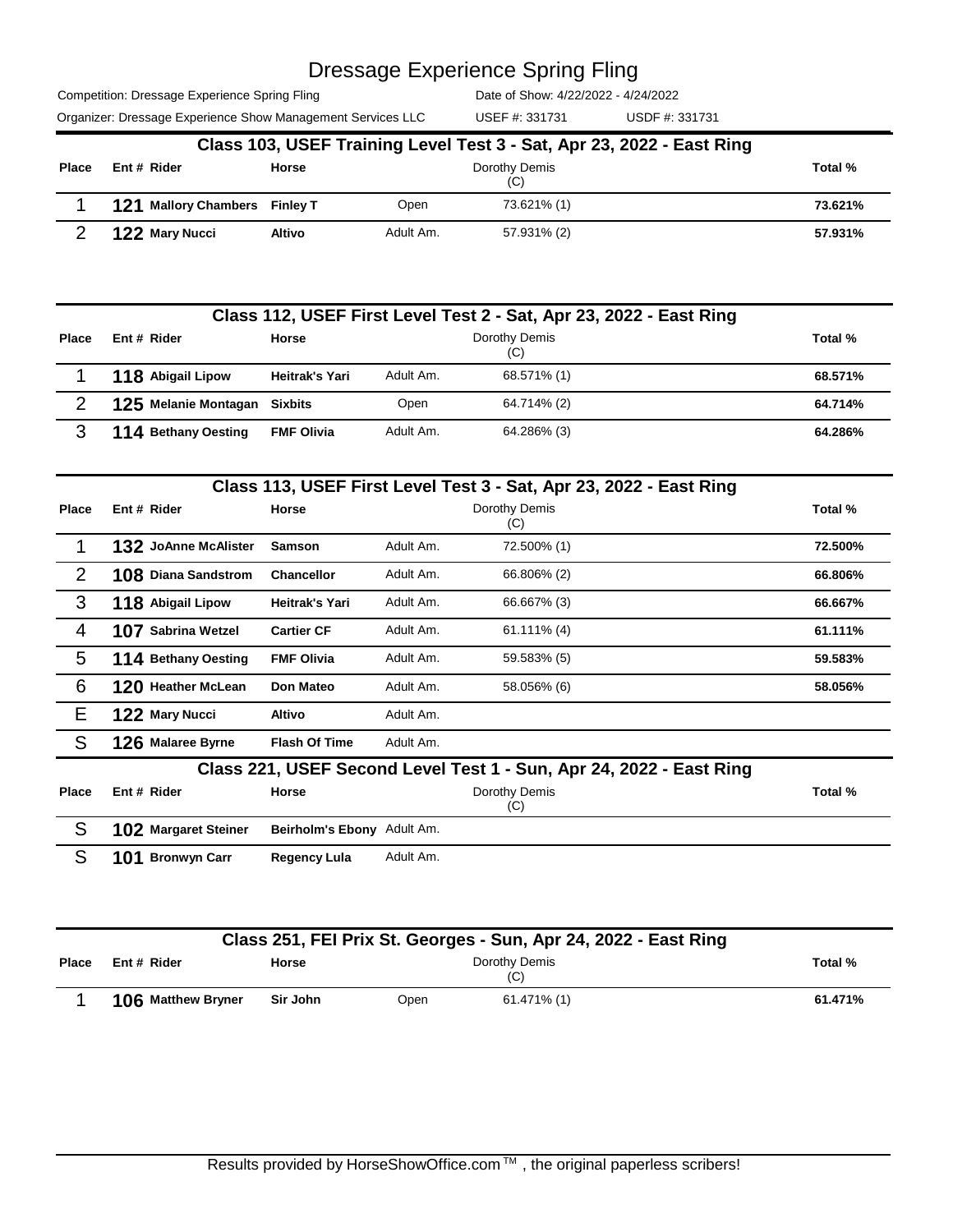Competition: Dressage Experience Spring Fling Organizer: Dressage Experience Show Management Services LLC USDF #: 331731

| Organizer: Dressage Experience Show Management Services LLC |                                                           |                     |                      | USEF #: 331731 | USDF #: 331731 |         |  |  |  |  |
|-------------------------------------------------------------|-----------------------------------------------------------|---------------------|----------------------|----------------|----------------|---------|--|--|--|--|
|                                                             | Class 254, FEI Grand Prix - Sun, Apr 24, 2022 - East Ring |                     |                      |                |                |         |  |  |  |  |
| <b>Place</b>                                                | Ent # Rider                                               | Horse               | Dorothy Demis<br>(C) |                |                |         |  |  |  |  |
|                                                             | 130 Bonnie Halka                                          | <b>Talisman BHF</b> | Adult Am.            | 64.565% (1)    |                | 64.565% |  |  |  |  |
|                                                             | 117 Samantha Hodgso Wyoming J                             |                     | Open                 | 57.717% (2)    |                | 57.717% |  |  |  |  |

|              | Class 241, USEF Fourth Level Test 1 - Sun, Apr 24, 2022 - East Ring |                                     |                      |         |  |  |  |  |  |
|--------------|---------------------------------------------------------------------|-------------------------------------|----------------------|---------|--|--|--|--|--|
| <b>Place</b> | Ent # Rider                                                         | <b>Horse</b>                        | Dorothy Demis<br>(C) | Total % |  |  |  |  |  |
|              |                                                                     | 115 Melanie Montagan J'Adore La vie | Open                 |         |  |  |  |  |  |

|       | Class 231, USEF Third Level Test 1 - Sun, Apr 24, 2022 - East Ring |              |      |                      |  |         |  |  |  |
|-------|--------------------------------------------------------------------|--------------|------|----------------------|--|---------|--|--|--|
| Place | Ent # Rider                                                        | <b>Horse</b> |      | Dorothy Demis<br>(C) |  | Total % |  |  |  |
|       | 127 Mallory Chambers herzchampionate                               |              | Open | 67.162% (1)          |  | 67.162% |  |  |  |

|       | Class 223, USEF Second Level Test 3 - Sun, Apr 24, 2022 - East Ring |               |                          |         |  |  |  |  |  |
|-------|---------------------------------------------------------------------|---------------|--------------------------|---------|--|--|--|--|--|
| Place | Ent # Rider                                                         | <b>Horse</b>  | Dorothy Demis<br>(C)     | Total % |  |  |  |  |  |
|       | 104 Aneesa Romans                                                   | Kasarah       | 62.143% (1)<br>Adult Am. | 62.143% |  |  |  |  |  |
|       | 119 Sandra Lucas                                                    | <b>Helius</b> | Adult Am.                |         |  |  |  |  |  |

| Class 213, USEF First Level Test 3 - Sun, Apr 24, 2022 - East Ring |                     |                        |           |                      |         |  |  |
|--------------------------------------------------------------------|---------------------|------------------------|-----------|----------------------|---------|--|--|
| Place                                                              | Ent # Rider         | <b>Horse</b>           |           | Dorothy Demis<br>(C) | Total % |  |  |
|                                                                    | 105 Matthew Bryner  | <b>Timtron Hanover</b> | Open      | 62.500% (1)          | 62.500% |  |  |
| 2                                                                  | 107 Sabrina Wetzel  | <b>Cartier CF</b>      | Adult Am. | 61.944% (2)          | 61.944% |  |  |
| 3                                                                  | 120 Heather McLean  | Don Mateo              | Adult Am. | 61.528% (3)          | 61.528% |  |  |
| 4                                                                  | 114 Bethany Oesting | <b>FMF Olivia</b>      | Adult Am. | 59.583% (4)          | 59.583% |  |  |
| S                                                                  | <b>Bronwyn Carr</b> | <b>Regency Lula</b>    | Adult Am. |                      |         |  |  |